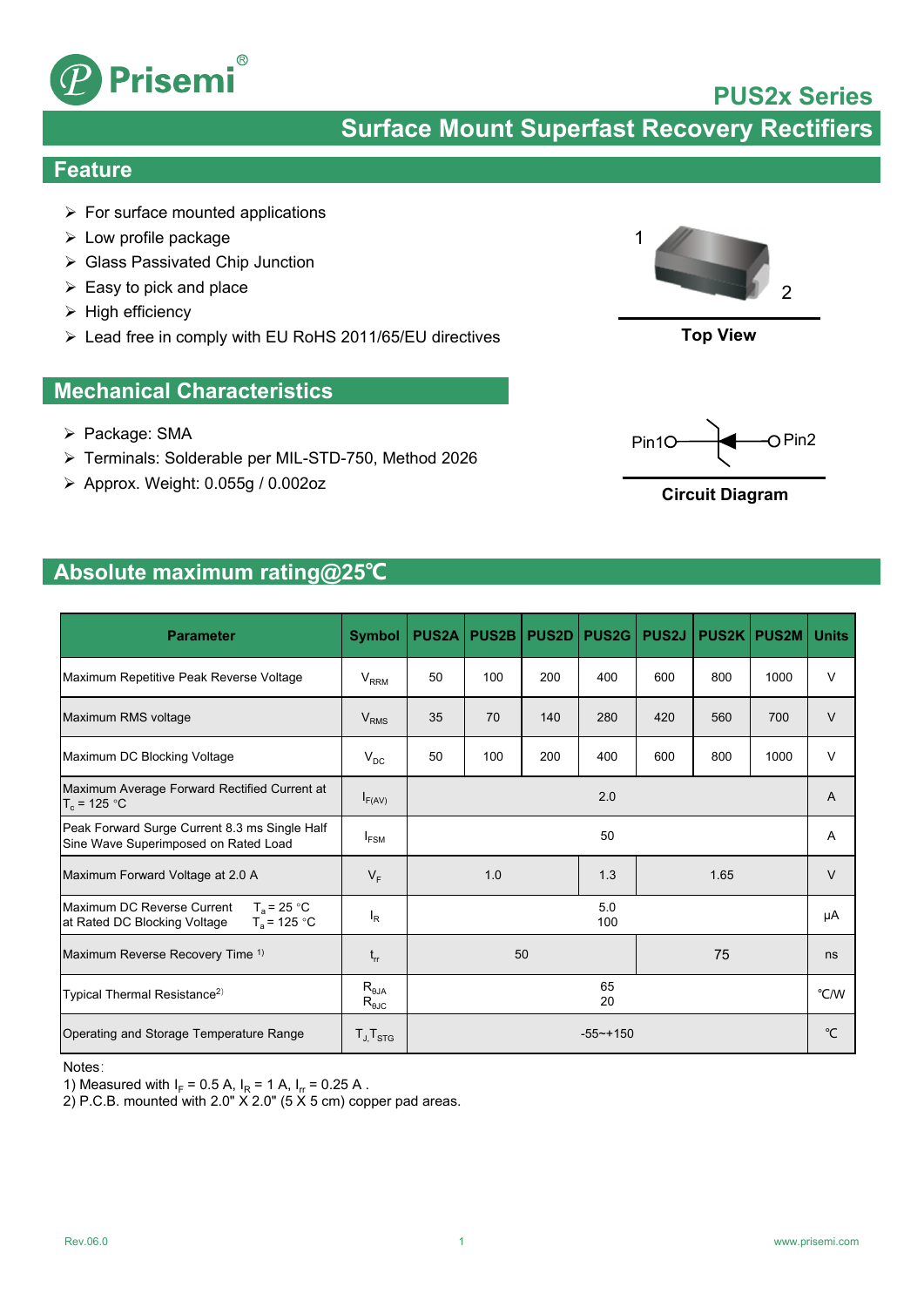# **Surface Mount Superfast Recovery Rectifiers PUS2x Series**

## **Typical Characteristics**







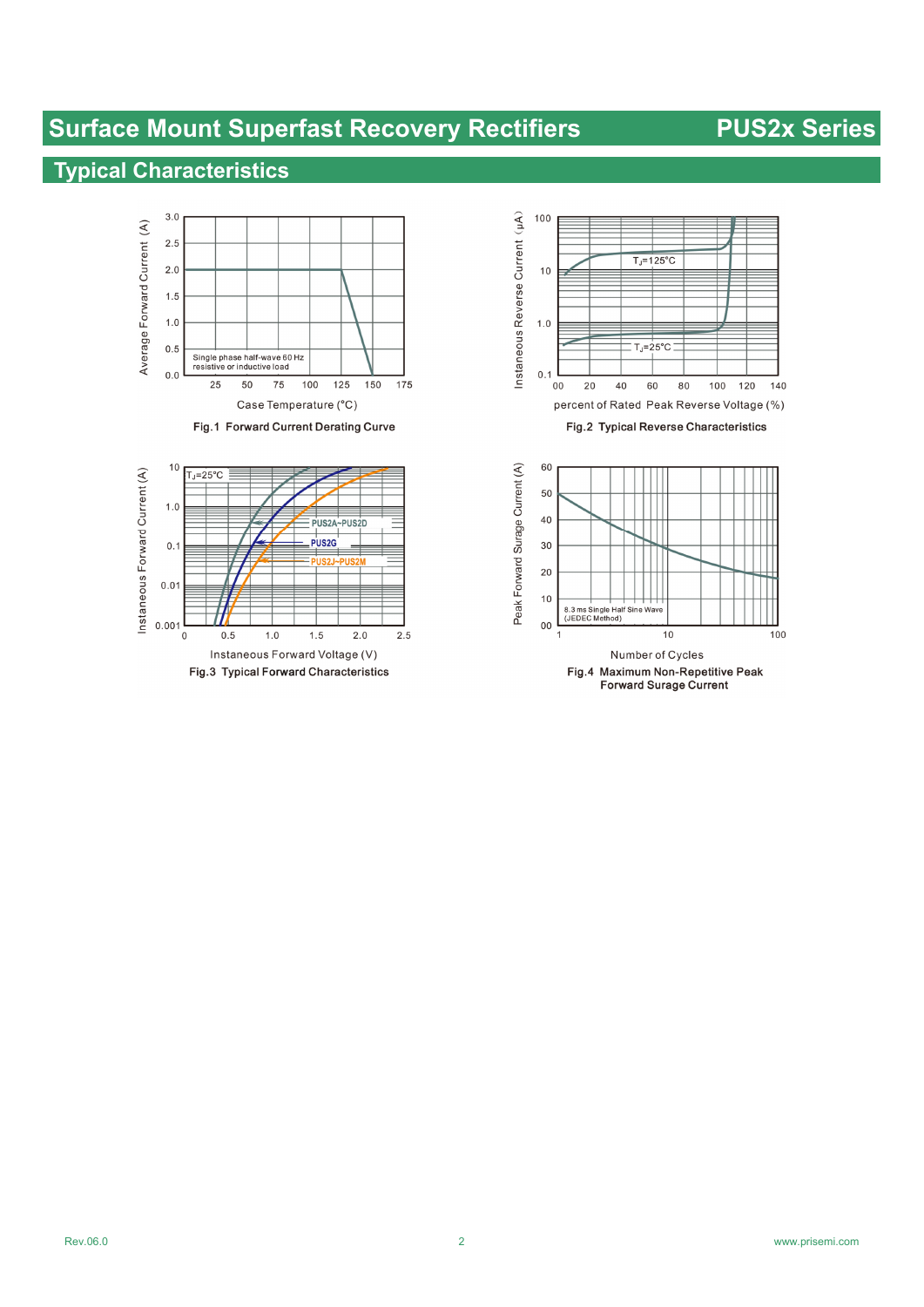# **Surface Mount Superfast Recovery Rectifiers PUS2x Series**

# **Product dimension (SMA)**



Side View Side View





 $\leftarrow$  e

Top View **Bottom View** 

| Dim   |            | <b>Millimeters</b> | <b>Inches</b> |            |  |  |
|-------|------------|--------------------|---------------|------------|--|--|
|       | <b>Min</b> | <b>Max</b>         | Min           | <b>Max</b> |  |  |
| A     | 1.90       | 2.20               | 0.075         | 0.087      |  |  |
| D     | 4.00       | 4.50               | 0.157         | 0.181      |  |  |
| E     | 2.30       | 2.70               | 0.091         | 0.106      |  |  |
| $H_E$ | 4.70       | 5.20               | 0.185         | 0.205      |  |  |
| C     | 0.15       | 0.31               | 0.006         | 0.012      |  |  |
| e     | 1.30       | 1.60               | 0.051         | 0.063      |  |  |
| g     | 0.90       | 1.50               | 0.035         | 0.059      |  |  |
| a     |            | 0.3                | 0.012         |            |  |  |



Suggested PCB Layout

Unit:mm